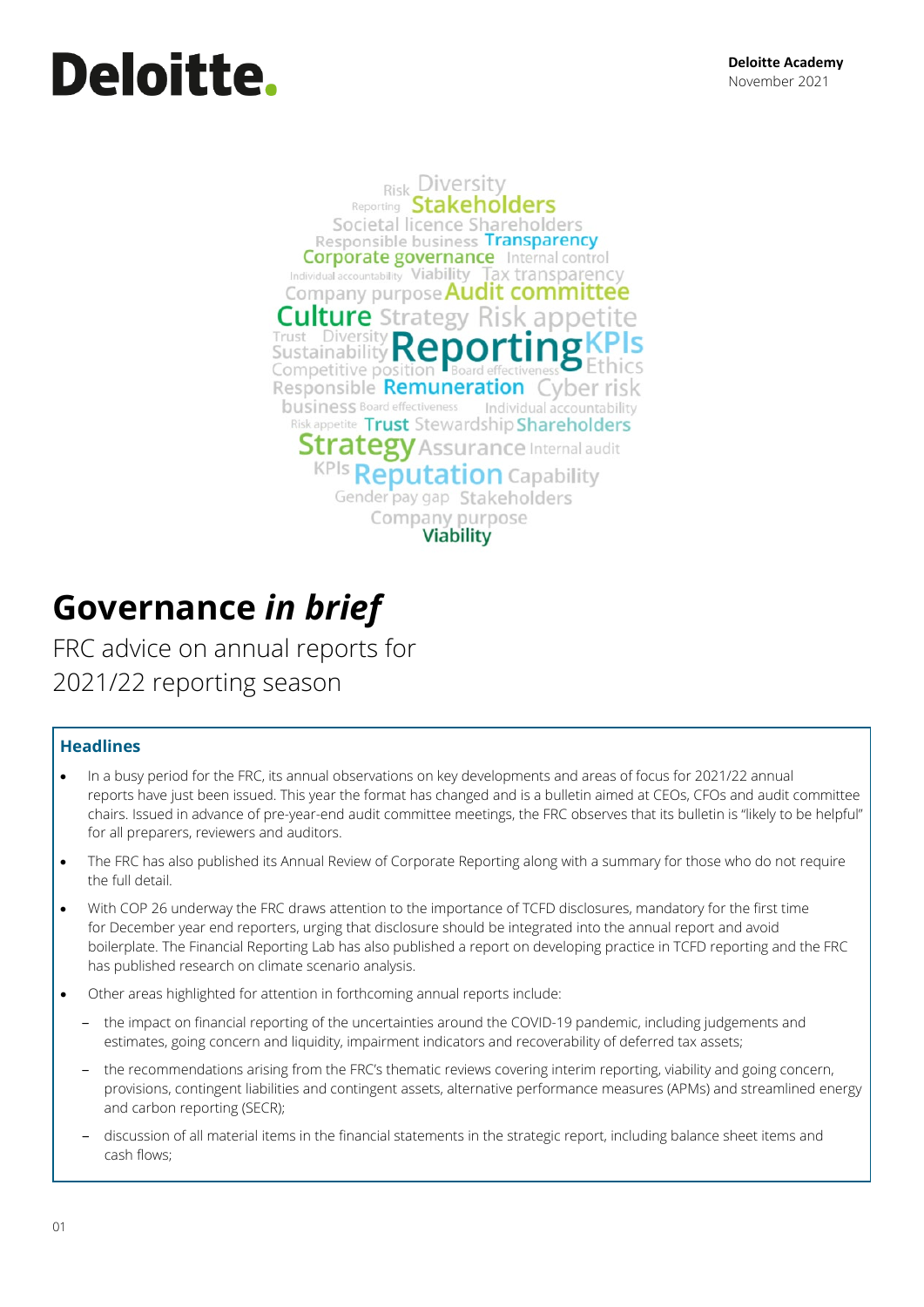- ‒ classification and presentation of cash flows; and
- ‒ enhancing governance reporting, particularly on remuneration, workforce engagement and diversity, through the use of examples and outcomes.
- The FRC corporate governance team's report on their review of reporting under the UK Corporate Governance Code is expected during November 2021.

#### **The suite of FRC publications**

In October 2021 the FRC issued three linked publications setting out corporate reporting expectations and areas of focus for the 2021/22 reporting season:

- [Bulletin: Key matters for 2021/22 reports and accounts](https://www.frc.org.uk/getattachment/ecd6d6b2-7f4d-4a70-bf60-32b07143ece1/FRC-CRR-Year-End-Key-Matters_October-2021.pdf) (Bulletin) this includes a summary of the most important findings identified in the various FRC reports, thematic reviews and Financial Reporting Lab reports published during 2021.
- [The FRC's Annual Review of Corporate Reporting 2020/21](https://www.frc.org.uk/getattachment/8430f391-6f44-4ec3-b1f8-c3d6b00c9a1e/FRC-CRR-Annual-Review_October-2021.pdf) (Annual Review) this is the detailed publication and includes detail on the FRC's corporate reporting monitoring activity and findings over the year, case studies and example disclosures.
- [Annual Review of Corporate Reporting 2020/21: Corporate Reporting Highlights](https://www.frc.org.uk/getattachment/187eaa07-0de8-40fb-b575-63673f2c638b/FRC-CRR-Annual-Review-Highlights_October-2021.pdf) (Corporate Reporting Highlights) a short summary covering the key findings from the Annual Review and the FRC's expectations for reporting over the year ahead.

The FRC's Bulletin includes only limited observations from the Annual Review of Corporate Reporting 2020/21 and should be read in combination with either the Annual Review itself or the Corporate Reporting Highlights, depending on the level of detail required.

This Governance *in brief* brings together the key areas covered in the Bulletin and draws in other material from the Annual Review of Corporate Reporting 2020/21 and recent FRC publications on climate change reporting to provide a summary of the areas of focus for your reviews of annual reports this reporting season. This briefing is in three main sections:

- 2021 year-end reporting environment
- Other findings from recent FRC reports
- Annual Review of Corporate Reporting "Top Ten" findings

#### **2021 year-end reporting environment**

The first area mentioned by the FRC in it[s Bulletin](https://www.frc.org.uk/getattachment/ecd6d6b2-7f4d-4a70-bf60-32b07143ece1/FRC-CRR-Year-End-Key-Matters_October-2021.pdf) is the ongoing economic and operational effects of the COVID-19 pandemic, along with an observation that no decline in reporting quality has been noted as a result.

The FRC reminds readers of the [reporting extensions t](https://www.frc.org.uk/about-the-frc/covid-19/covid19-joint-statement-26th-march-2020)o FCA filing deadlines (for annual reports, from the usual 4 months to 6 months) which remain available for companies listed on a UK regulated market.

There is also a reminder of three amendments to IFRS endorsed by the UK Endorsement Board which should be considered in the forthcoming reporting season[: COVID-19 related rent concessions beyond 30 June 2021;](https://www.iasplus.com/en-gb/news/2021/05/uk-adopts-ifrs-amendments-for-covid-19-related-rent-concessions-beyond-30-june-2021) Interest Rate Benchmark Reform – Phase [2;](https://www.iasplus.com/en-gb/publications/uk/need-to-know/2020/ntk-ibor-phase-2) and Extension of [the Temporary Exemption from Applying IFRS 9.](https://www.iasplus.com/en-gb/news/2020-en-gb/06/ifrs-17)

#### *Reporting on climate change*

The main area highlighted by the FRC for particular attention in this year end's reporting environment is the introduction of the FCA's Listing Rule on climate-related reporting for commercial premium listed companies, applicable to December 2021 year-end reporters. Companies are required to report in line with the TCFD recommendations on a "comply or explain" basis (although the FCA expects appropriate explanations to be rare). The FRC reminds other market participants that there are consultations ongoing to extend the net of companies required to make the TCFD climate disclosures.

The FRC observes that many large companies have already started to implement the TCFD recommendations.

Areas highlighted for attention by the FRC include:

- Companies should ensure the information is not an "add-on" containing boilerplate messages; and
- Reporting is improved where better integrated with the description of the company's strategy with effective cross-referencing.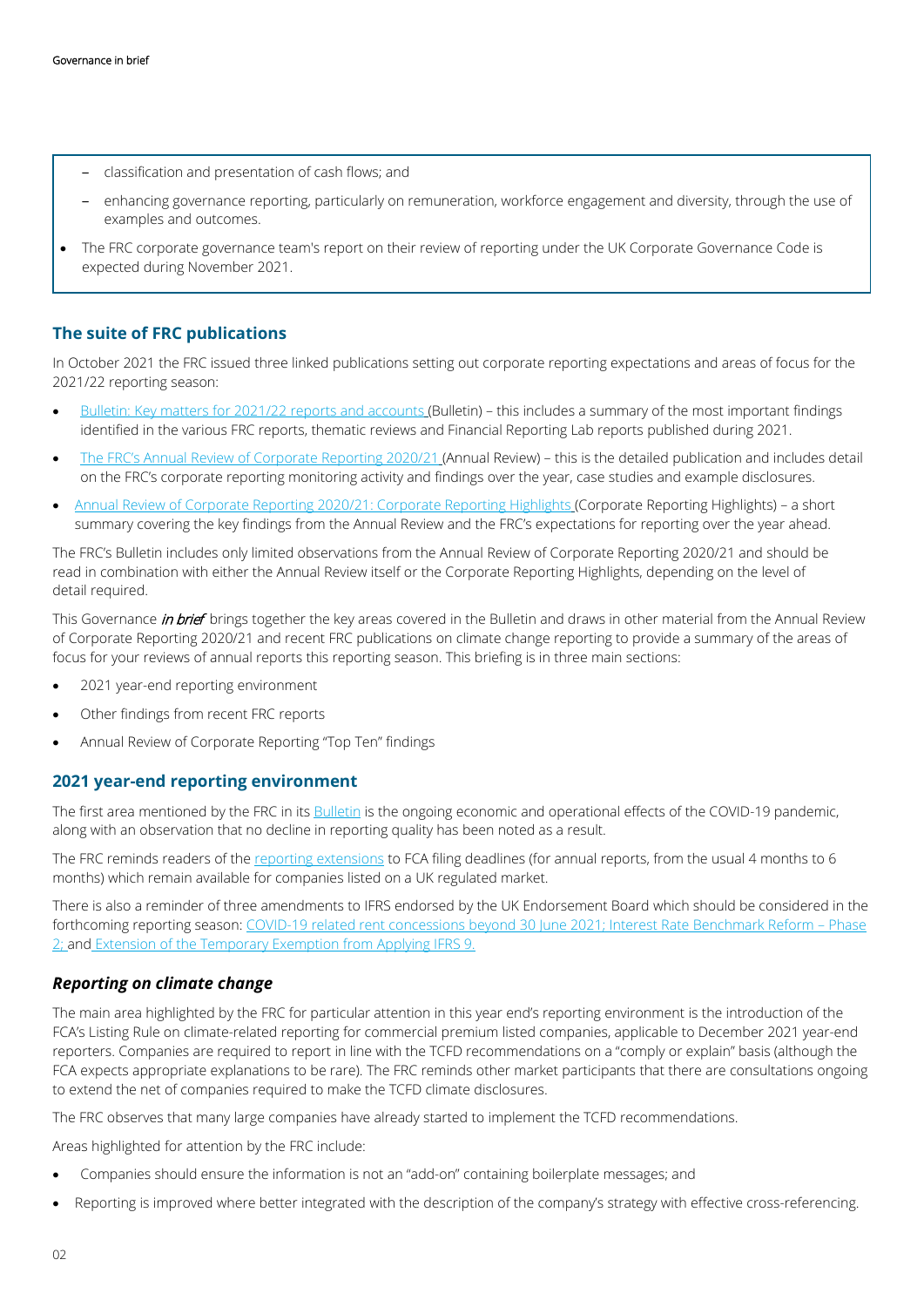The Annual Review also highlights considerable scope for improvement in disclosure on climate change and emphasises that the FRC's Corporate Reporting Review team has challenged and will continue to challenge companies' assessments of the effect of climate change on areas of the financial statements, including asset impairment.

#### *Taskforce on Climate-related Financial Disclosures (TCFD): ahead of mandatory reporting*

The Financial Reporting Lab publishe[d Ahead of mandatory reporting](https://www.frc.org.uk/getattachment/09b5627b-864b-48cb-ab53-8928b9dc72b7/FRCLab-TCFD-Report_October_2021.pdf) in late October 2021. This explores the pathway to mandatory TCFD disclosure and investor expectations, accompanied by multiple examples of disclosures that investors have found useful.

The Lab highlights the following key questions for companies to consider as they respond to each of the four TCFD disclosure pillars. The Appendix to its report includes more detailed questions that supplement each of these areas.

#### **Governance and management Business model and strategy**

- What arrangements does the board have in place for assessing and considering climate-related issues?
- What information helps the board understand the company's climate risk profile?
- Does the board consider the company's climate-related reporting to be fair, balanced and understandable?
- What arrangements does the Executive Committee, and divisional management, have in place for assessing and considering climate-related issues, and who has responsibility for them?

- What opportunities and risks concerning climate-related issues are most relevant to the company's business model and strategy?
- What does the company look like in the future and how will it continue to generate value?
- What strategy has been put in place to reach Net Zero or other targets, and what operational or capital expenditures are needed to address any necessary business model changes?
- How are the risks and opportunities reflected in the financial statements?

- What systems and processes are in place for identifying, assessing and managing climate-related risks?
- How are the risks from climate change being monitored, including decisions around mitigation, transfer, acceptance and control?
- How is the assessment of the company's viability over the longer term taking into account climate-related issues?
- When undertaking scenario analysis, how did the company decide on which scenarios to use, and what assumptions have been made?
- **Risk management Metrics and targets**
	- What performance information is most relevant to monitoring and managing the impacts of climate-related issues (both on the company and of the company)?

In addition to disclosures that answer the questions above, the Lab also flags some specific issues raised by investors which were reflected in 2020's Climate Thematic Review:

- There is a lack of sufficient **detail and specificity on the impact of climate** on business model and strategy.
- Disclosures of risks and opportunities arising from climate change impacts on the business model are of mixed quality, with a lack of substance on how strategy will be adapted, or there is much more emphasis on opportunities than on risks. More information on prioritisation, likelihood and impact, and the timeframes over which risks and opportunities might crystallise is needed.
- **Reporting on scenarios** remains a key area of investor interest, but is an area of weaker disclosure. Some companies disclose climate change scenarios that may affect viability, but detail is scarce.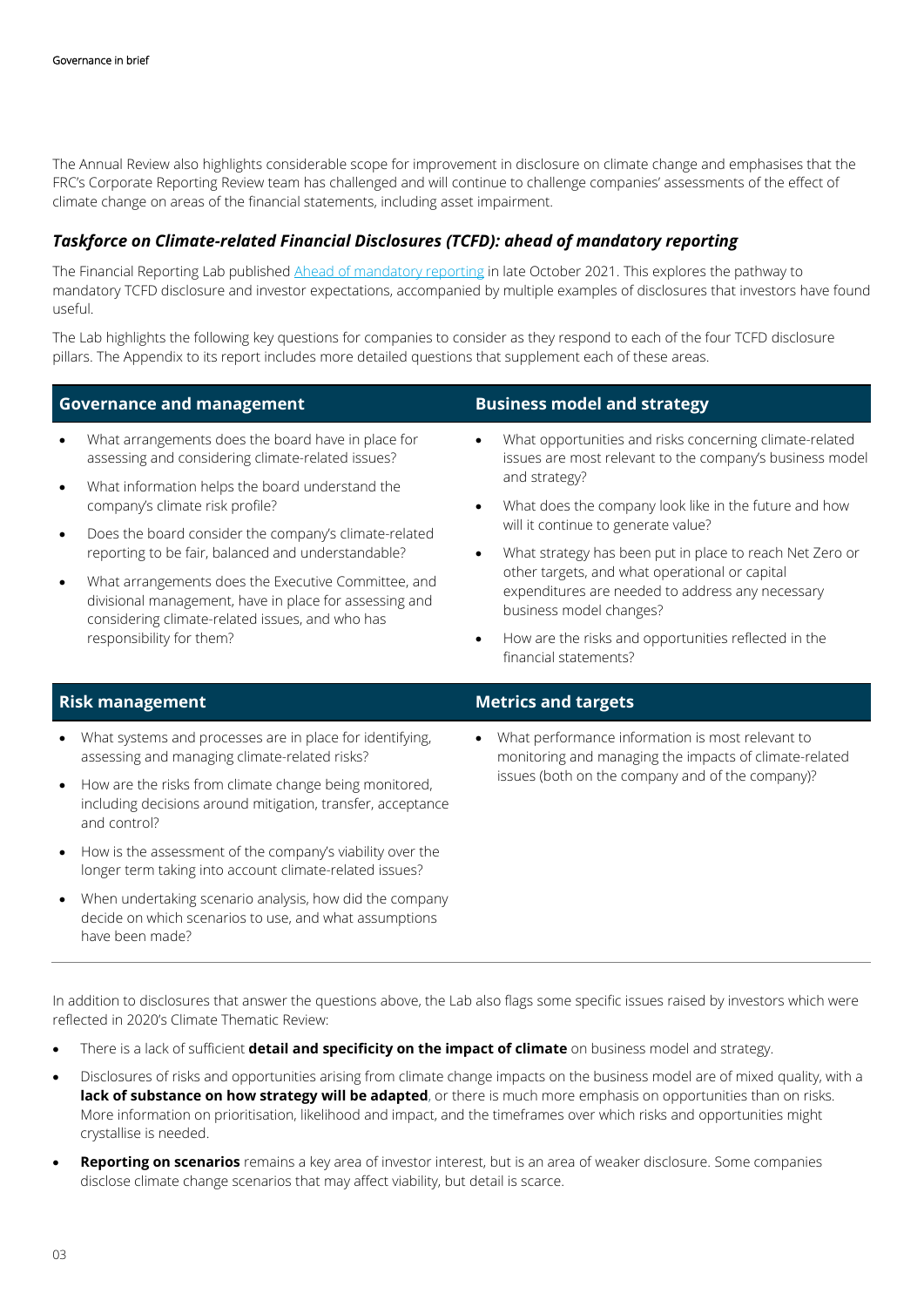- Pledges and indicators related to Net Zero are often ill-defined and difficult to understand and compare; and have the potential to be misleading. **'Aims' and 'ambitions' should be clearly distinguished from policies which are actively being pursued** and included in business plans and budgets.
- There is a lack of explanation of performance against set targets and a **disproportionate focus on 'good news stories'** related to a small part of the business. Outcomes for the business as a whole should be reported.

#### • **Scope and basis of calculation of metrics is often unclear**.

The Lab explains that high quality reporting under the four pillars and eleven disclosures set out by the TCFD should address all of these investor challenges.

On the key topic of reflecting climate change in the financial statements, the Lab reminds companies that this is important to investors and in particular that companies should ensure consistency between the front and back half of the annual report, ensuring forward-looking assumptions and judgements used to prepare the financial statements are consistent with the narrative discussion of climate change.

It also pulls together a selection of other reminders based on other FRC publications:

- Put thought to more informative disclosures outlining the impact of the company on the environment, which tend to be less developed than disclosures on the challenge climate change poses to the company.
- SECR disclosures may not be the most appropriate metrics to meet the TCFD unless they are representative of the whole group's emissions.
- Companies should consider how to explain which disclosures are included in the annual report, compared to other standalone reports, to meet FCA requirements.
- On climate scenario analysis, companies should work to improve disclosure in the following areas:
	- ‒ linking disclosures of climate risk mitigation plans to discussions around climate scenarios;
	- ‒ being more explicit in climate scenarios in considering the impacts of climate change on the company's customers or suppliers; and
	- reflecting results of climate scenario analysis in the viability statement.

#### *Climate scenario analysis: Current practice and disclosure trends*

This FRC-commissioned research was conducted by the University of Manchester Alliance Business School based on interviews and reviews of disclosure. The main focus of the research is on the use of scenario analysis by companies and practical steps companies have taken to get started, together with challenges and good practice.

Although reporting is not the primary focus of the research, the report highlights a number of features of climate scenario analysis disclosure that are worth considering by companies when drafting their annual reports:

- there is a challenge to resolve the conflicting demands of explaining how the company is prepared for various futures whilst appearing stable and predictable, highlighting the need to explain the rationale behind climate scenario analysis not being a forecasting technique but a way of preparing for a complex and uncertain future;
- disclosures tend to be aligned and integrated with the TCFD recommendations, including illustration of where climate scenario analysis sits within the governance structure and scenarios underpinning the analysis. However, the research highlights that it is often unclear how companies determine what level of information to include in the annual report;
- there was little disclosure of rationale guiding the selection of particular scenarios, including why other scenarios had not been chosen, and little disclosure of the financial impacts; and
- very few disclosures explicitly linked climate-related KPIs and targets to the insights from climate scenario analysis and how the analysis impacts strategy and business planning.

In summary, there is much for companies to improve in climate reporting.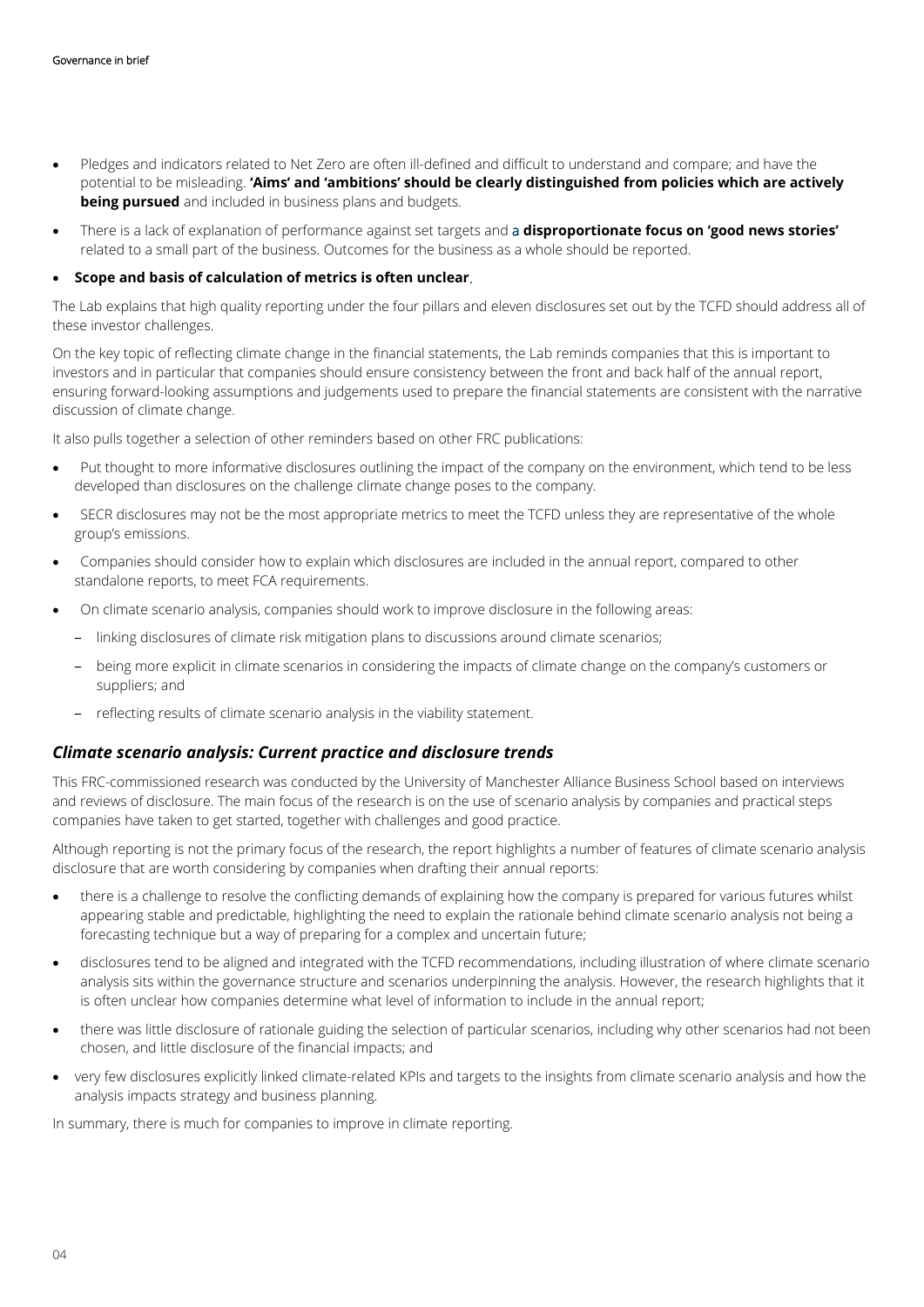## **Other findings from recent FRC reports**

### *Thematic reviews and Financial Reporting Lab reports*

| <b>Annual report area</b>                                                                  | Findings to consider when reviewing the annual report                                                                                                                                                                                                                   |
|--------------------------------------------------------------------------------------------|-------------------------------------------------------------------------------------------------------------------------------------------------------------------------------------------------------------------------------------------------------------------------|
| <b>Viability and going</b><br>concern (thematic<br>review)                                 | Disclosure of inputs and assumptions used to support viability and going concern assessments<br>$\bullet$<br>often lacked sufficient qualitative and quantitative detail.                                                                                               |
|                                                                                            | Where significant judgements have been applied they should be identified and explained.<br>$\bullet$                                                                                                                                                                    |
|                                                                                            | Companies are encouraged to extend the period over which they assess viability and to provide<br>$\bullet$<br>longer-term information where possible.                                                                                                                   |
| <b>Alternative</b><br>performance<br>measures (APMs)<br>(thematic review)                  | Adjustments mainly resulted in the exclusion of costs, resulting in more favourable adjusted<br>results than IFRS results - companies should focus on IFRS measures having sufficient<br>prominence and discussion.                                                     |
|                                                                                            | Companies should avoid descriptions of APMs that imply they are more useful or reliable than<br>their IFRS equivalents.                                                                                                                                                 |
|                                                                                            | More granular information in explanations of APMs and adjusting items would be useful.                                                                                                                                                                                  |
| Stakeholders,<br>decisions and s172<br>(Financial Reporting<br>Lab report)                 | Users want to understand how a company is progressing towards fulfilling its purpose and<br>$\bullet$<br>achieving long-term success; better information on both stakeholders and decisions can help<br>with that understanding.                                        |
|                                                                                            | Section 172 statements can act as a helpful bridge between these two types of information.                                                                                                                                                                              |
|                                                                                            | The report includes a series of questions for companies and examples of reporting that investors<br>find useful.                                                                                                                                                        |
| <b>Risks and scenarios</b><br>(Financial Reporting<br>Lab report)                          | Despite companies updating their internal processes regarding risks and scenarios, particularly<br>$\bullet$<br>since the start of the pandemic, there is not enough information in annual report disclosures<br>that explains these processes and the changes to them. |
|                                                                                            | The report includes the information on risks, uncertainties and opportunities that contributes to<br>investors' understanding of a company's business model, longer-term strategy, resilience and<br>viability and examples of reporting that investors find useful.    |
| <b>Provisions, contingent</b><br>liabilities and<br>contingent assets<br>(thematic review) | Consider improving reporting on the disclosure of quantitative information on the expected<br>$\bullet$<br>timing of future economic outflows, the key assumptions used to estimate those outflows, and<br>the associated uncertainties.                                |
|                                                                                            | Clarify the nature of the costs included in certain types of provision.                                                                                                                                                                                                 |
|                                                                                            | Disclose more specific accounting policies.<br>$\bullet$                                                                                                                                                                                                                |
|                                                                                            | Provide more quantitative information about contingent liabilities.<br>$\bullet$                                                                                                                                                                                        |
| <b>Streamlined energy</b><br>and carbon reporting<br>(SECR) (thematic<br>review)           | Disclosures need to be understandable and relevant, including explaining the methodologies<br>used and the extent of any third-party assurance.                                                                                                                         |
|                                                                                            | Good practice includes disclosure of Scope 3 emissions and information about emissions-<br>reduction targets, 'net zero' strategies, or other emissions reduction commitments.                                                                                          |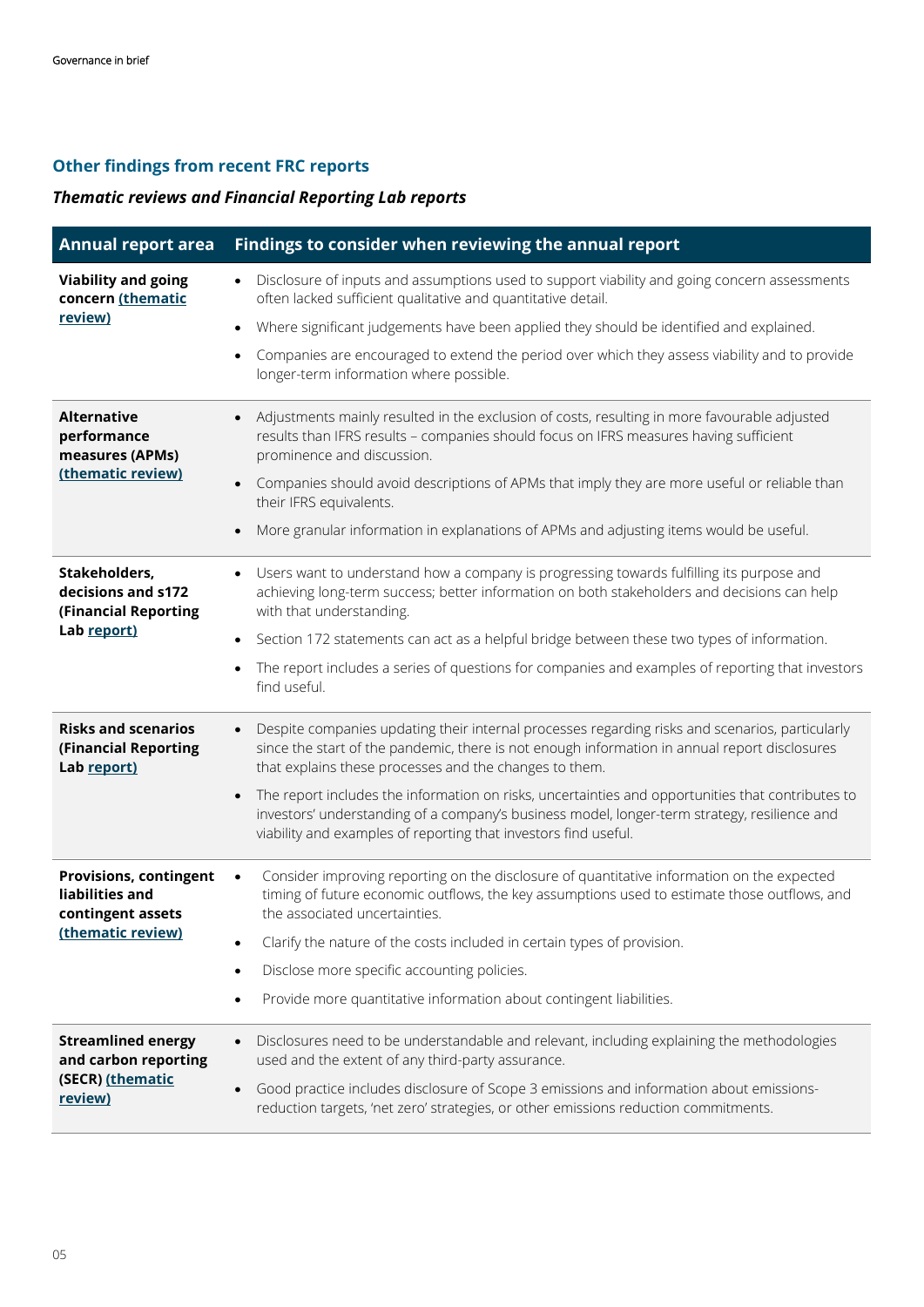#### *Review of corporate governance*

In the Bulletin, the FRC highlights the work it has done in advance of legislation giving it powers over the full annual report. The FRC has been writing to companies about areas of corporate governance disclosure and believes that its activities have led to an improvement in reporting and it plans to continue.

The key observations raised by recent corporate governance focused reports are the importance of reporting on outcomes, rather than process, and the importance of reporting clearly any departures from Code provisions, supported by effective explanations.

The FRC also notes the research it commissioned into remuneration, workforce engagement and diversity and identifies a common theme that disclosures often lacked detail and appeared to be boilerplate. Again, the use of examples and outcomes is encouraged to improve reporting in these areas, particularly where there have been board level discussions, improvements implemented in governance or engagement with stakeholders on these matters.

The FRC's 2021 review of corporate governance reporting is expected in November.

#### **Annual Review of Corporate Reporting "Top Ten" findings**

The table below summarises the "Top Ten" key findings from the FRC's [Annual Review of Corporate Reporting,](https://www.frc.org.uk/getattachment/8430f391-6f44-4ec3-b1f8-c3d6b00c9a1e/FRC-CRR-Annual-Review_October-2021.pdf) published in October 2021. The Annual Review has been accompanied by the Corporate Reporting Highlights which covers some key findings and the FRC's expectations for reporting this year.

The CRR explains that routine monitoring of 2021/22 annual reports will focus on climate-related risks and disclosures and on judgements and estimation uncertainty in the face of the continuing impact of the pandemic.

| <b>Area of focus</b>           | <b>Description</b>                                                                                                                                                                                                                               |
|--------------------------------|--------------------------------------------------------------------------------------------------------------------------------------------------------------------------------------------------------------------------------------------------|
| Judgements and<br>estimates    | Companies should ensure that they:                                                                                                                                                                                                               |
|                                | explain the specific accounting judgements made and their effects on the financial statements;                                                                                                                                                   |
|                                | identify assets and liabilities at risk of material adjustment within the next financial year and the<br>$\bullet$<br>key assumptions underlying their measurement; and                                                                          |
|                                | provide information about the sensitivity of assumptions to changes, or ranges of<br>$\bullet$<br>possible outcomes.                                                                                                                             |
| Revenue                        | Companies are expected to provide accounting policies for all significant areas of revenue, which<br>cover the timing of revenue recognition, the basis for recognising any revenue over time, and the<br>methodology applied. They should also: |
|                                | explain the nature of any variable consideration and how it is estimated;                                                                                                                                                                        |
|                                | explain any constraint to recognition of variable consideration and consider alignment to<br>$\bullet$<br>disclosures, particularly if those refer to a significant risk of a downward adjustment to revenue;                                    |
|                                | disclose significant judgements, for example, in relation to the allocation of the transaction<br>$\bullet$<br>price and the timing of satisfaction of performance obligations.                                                                  |
| <b>Statement of cash flows</b> | The FRC continues to observe issues with cash flow statements, including those that should be<br>captured through robust pre-issuance reviews. Those reviews should ensure:                                                                      |
|                                | consistency of reported cash flows with amounts reported elsewhere in the report<br>$\bullet$<br>and accounts;                                                                                                                                   |
|                                | classification of cash flows and cash and cash equivalents complies with the requirements of<br>$\bullet$<br>the standard; and                                                                                                                   |
|                                | cash flows are not inappropriately netted.                                                                                                                                                                                                       |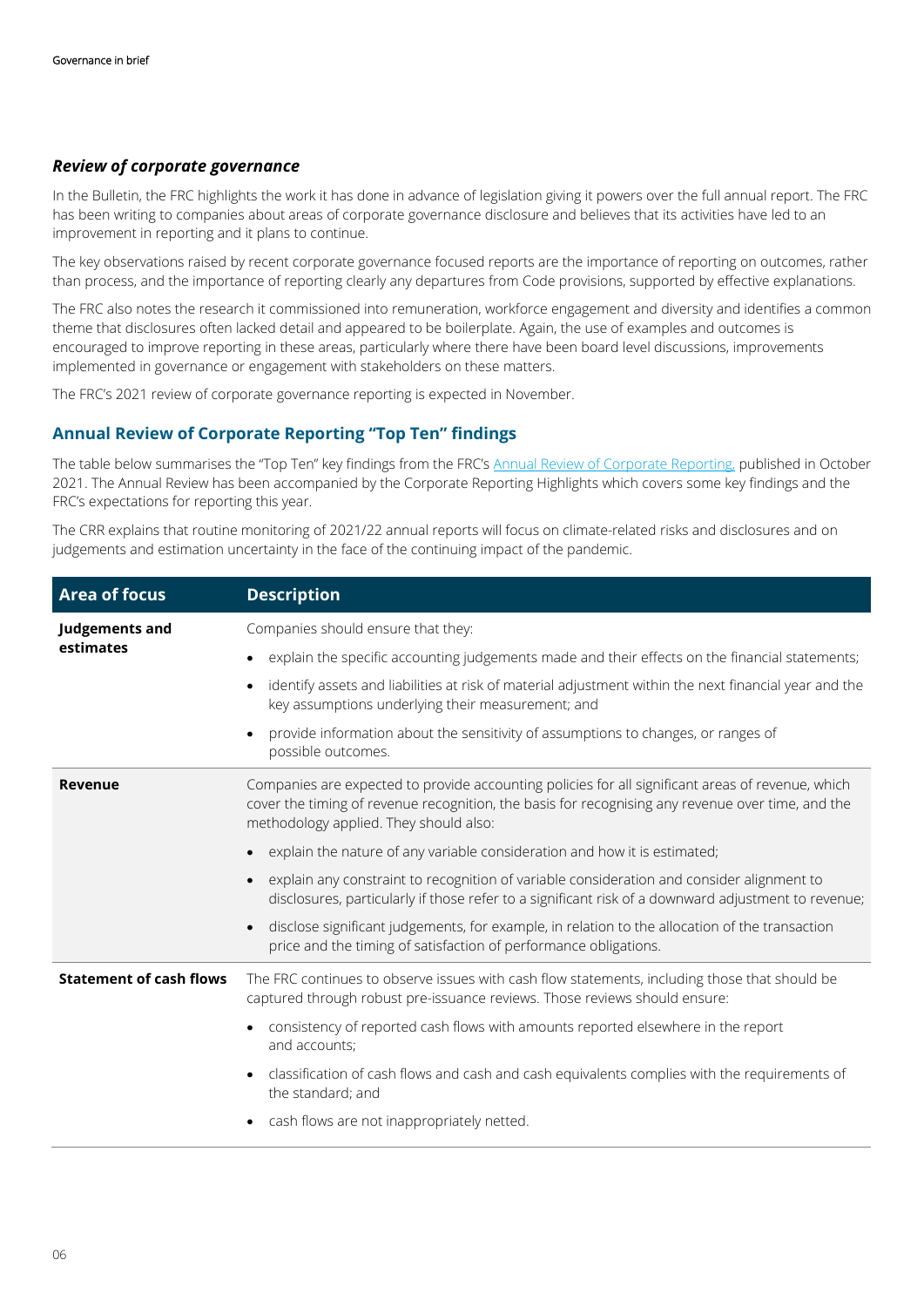| <b>Statement of cash flows</b>                          | Other areas raised include:                                                                                                                                                                                                                                                                                 |
|---------------------------------------------------------|-------------------------------------------------------------------------------------------------------------------------------------------------------------------------------------------------------------------------------------------------------------------------------------------------------------|
|                                                         | disclosure of material non-cash transactions;                                                                                                                                                                                                                                                               |
|                                                         | reconciliation of changes in financing liabilities; and                                                                                                                                                                                                                                                     |
|                                                         | the presentation of the parent company cash flow statement.                                                                                                                                                                                                                                                 |
| <b>Impairment of assets</b>                             | Climate change and the continuing effects of the COVID-19 pandemic mean that impairment<br>remains an area of focus. Impairment indicators should be followed up robustly and, where<br>mentioned elsewhere in the annual report, it should be clear how they have been reflected in<br>impairment reviews. |
|                                                         | Companies should also consider disclosure covering:                                                                                                                                                                                                                                                         |
|                                                         | • whether the key assumptions used in impairment reviews are consistent with past experience<br>or external sources of information;                                                                                                                                                                         |
|                                                         | reasons for any significant changes in the assumptions;                                                                                                                                                                                                                                                     |
|                                                         | whether reasonably possible changes could result in an impairment; and                                                                                                                                                                                                                                      |
|                                                         | information about impairment testing of investments in subsidiaries.                                                                                                                                                                                                                                        |
| <b>APMs</b>                                             | APMs should not receive more prominence than IFRS figures, for instance through management<br>commentary that focuses on APMs. Companies should ensure:                                                                                                                                                     |
|                                                         | they disclose the basis for classifying amounts as adjusting;                                                                                                                                                                                                                                               |
|                                                         | they include reconciliations of APMs to the most directly reconcilable line item presented in the<br>financial statements; and                                                                                                                                                                              |
|                                                         | they bear in mind that adjustments should include gains as well as losses, where relevant.                                                                                                                                                                                                                  |
|                                                         | Also see the findings of the Thematic Review above.                                                                                                                                                                                                                                                         |
| <b>Financial instruments</b>                            | Companies should disclose the use of factoring or reverse factoring, where relevant. They should<br>also disclose the approach and significant assumptions applied in the measurement of expected<br>credit losses; and concentrations of risks and information about covenants, where material.            |
| <b>Strategic report and the</b><br><b>Companies Act</b> | Points highlighted for attention include:                                                                                                                                                                                                                                                                   |
|                                                         | the balance of the strategic report, covering both positive and negative aspects without bias;<br>$\bullet$                                                                                                                                                                                                 |
|                                                         | highlighting and explaining linkages between information in the strategic report and<br>elsewhere in the annual report and financial statements; and                                                                                                                                                        |
|                                                         | a reminder, echoing previous years' reminders, that there are specific statutory requirements<br>around distributions that include filing accounts for interim distributions in excess of<br>previously reported retained earnings.                                                                         |
| <b>Provisions and</b><br>contingencies                  | Describe the nature of each material provision or contingency, together with the timeframe<br>over which it is expected to become certain and the basis used to determine the estimate of<br>the outflow.                                                                                                   |
|                                                         | Also see the findings of the Thematic Review above.                                                                                                                                                                                                                                                         |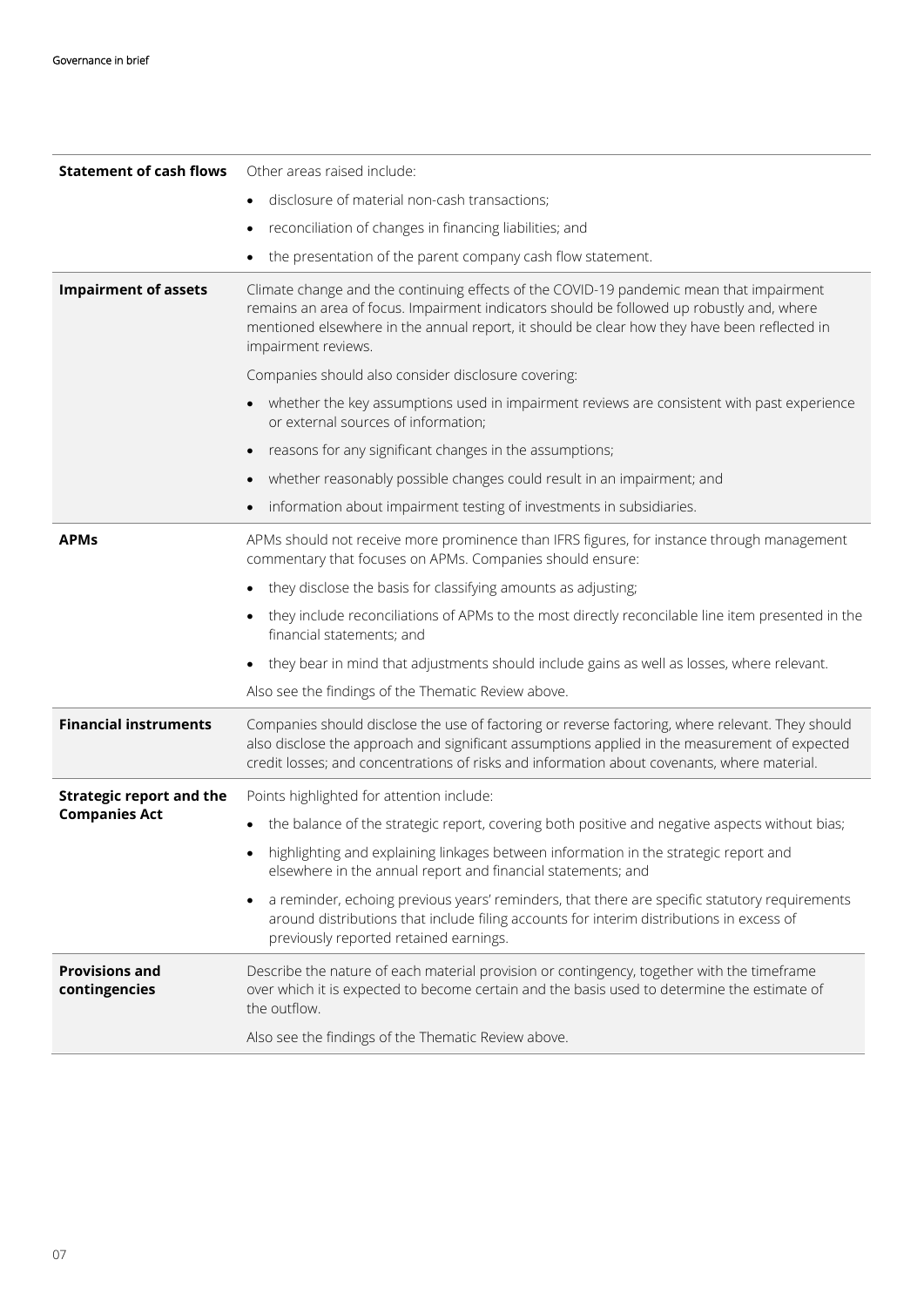| <b>Area of focus</b> | <b>Description</b>                                                                                                                                                                                                                                                                                                                          |
|----------------------|---------------------------------------------------------------------------------------------------------------------------------------------------------------------------------------------------------------------------------------------------------------------------------------------------------------------------------------------|
| <b>Leases</b>        | Companies should disclose entity-specific accounting policies for material areas. Judgement areas<br>around definition of a lease and length of lease should be explained. Companies should provide<br>enough information in the notes to enable users to assess the effect of leases on financial<br>position, performance and cash flows. |
| Income taxes         | Companies should describe the nature of the evidence supporting the recognition of material<br>deferred tax assets, together with any significant accounting judgements or sources of estimation<br>uncertainty.                                                                                                                            |

#### **Deloitte view**

- We welcome the timely publication of this bulletin aimed at Audit Committee Chairs, CEOs and CFOs, as there is much to evaluate and consider this year when reporting, including for the first time the challenge of mandatory TCFD disclosures for premium listed commercial companies.
- Whilst none of the areas raised are surprising, the advice provides a timely reminder for management and for audit committee agendas for the period ahead. The cross-references to thematic reviews, to Lab reports and to the Corporate Reporting Highlights accompanying the CRR's Annual Review of Corporate Reporting indicate just how much there is to contemplate when preparing this year's annual report.

#### **For further information**

[Bulletin: Key matters for 2021/22 reports and accounts](https://www.frc.org.uk/getattachment/ecd6d6b2-7f4d-4a70-bf60-32b07143ece1/FRC-CRR-Year-End-Key-Matters_October-2021.pdf)

[The FRC's Annual Review of Corporate Reporting 2020/21](https://www.frc.org.uk/getattachment/8430f391-6f44-4ec3-b1f8-c3d6b00c9a1e/FRC-CRR-Annual-Review_October-2021.pdf)

[Annual Review of Corporate Reporting 2020/21: Corporate Reporting Highlights](https://www.frc.org.uk/getattachment/187eaa07-0de8-40fb-b575-63673f2c638b/FRC-CRR-Annual-Review-Highlights_October-2021.pdf)

FRC Lab report[: TCFD: ahead of mandatory reporting](https://www.frc.org.uk/getattachment/09b5627b-864b-48cb-ab53-8928b9dc72b7/FRCLab-TCFD-Report_October_2021.pdf)

FRC-commissioned research: [Climate scenario analysis: current practice and disclosure trends](https://www.frc.org.uk/getattachment/0d28d5e8-ff89-4028-88a8-49e837db6022/FRC-Climate-Scenario-Analysis-in-Corporate-Reporting_October-2021.pdf)

Deloitte's [Annual report insights 2021: Surveying FTSE reporting](https://www2.deloitte.com/uk/en/pages/audit/articles/annual-report-insights-2021.html/)